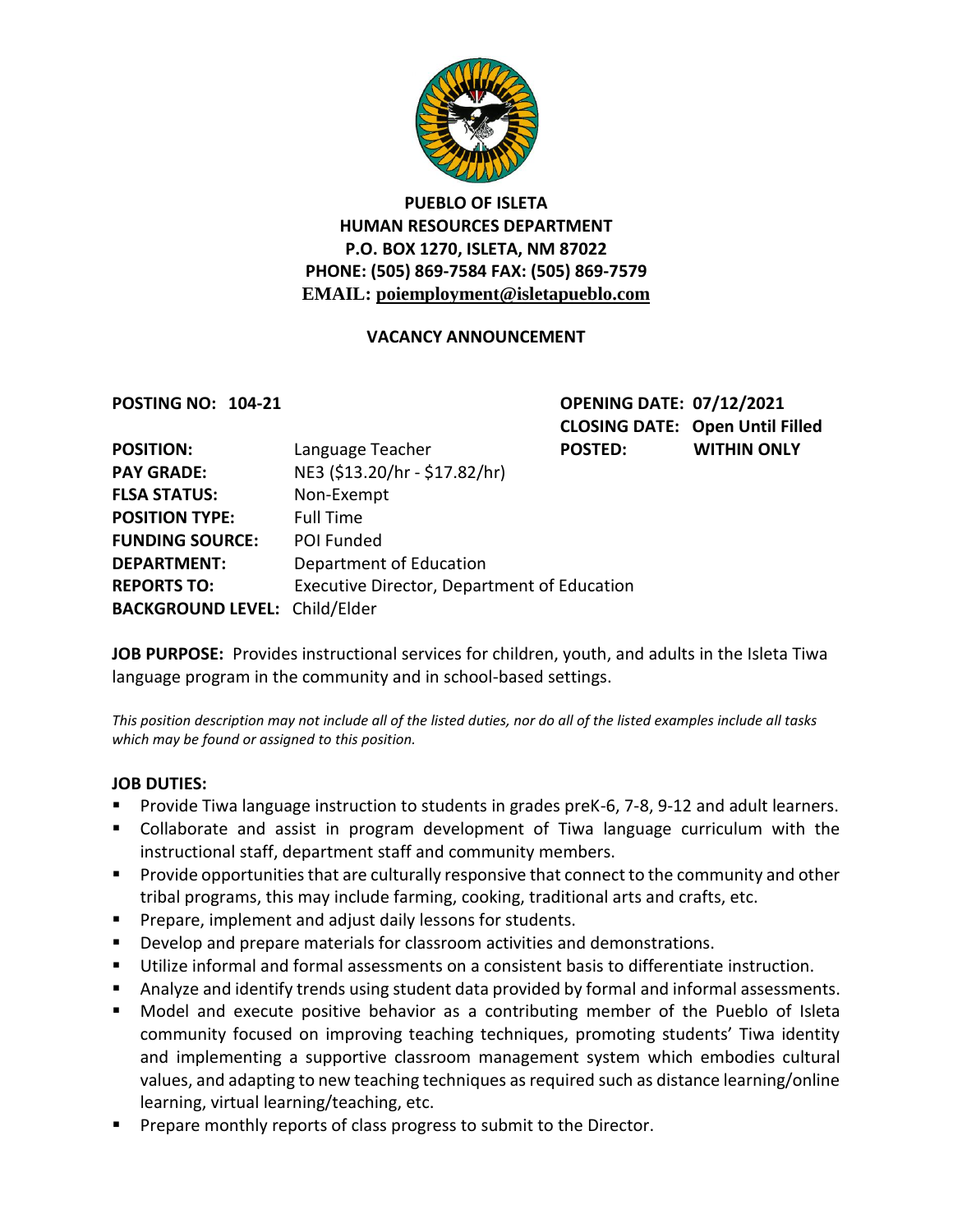- Establishes and maintains standards of conduct to promote a positive student behavior and interaction supporting a productive study environment.
- .
- Communicate with parents/guardians about their child's progress on a consistent basis, including maintaining a communication log and participating in Parent/Teacher/Student conferences
- **Promotes parent and community involvement in the program and participates in school** events to promote a sense of community
- Use a variety of teaching styles and strategies that are age appropriate.
- Uses appropriate language development levels for different groups of participants.
- Participate in Professional Development and keeps informed of current teaching methods, strategies, best practices, pedagogy to support student success.
- Attend all program activity and staff meetings.
- **Travels to workshops, and training sessions, as required.**
- **Serves as a positive role model.**
- **Performs other duties as assigned.**

# **SUPERVISION RESPONSIBILITIES:** N/A

# **MINIMUM QUALIFICATIONS/REQUIREMENTS:**

- High School Diploma/GED.
- Registered Isleta tribal member with fluency in the Tiwa language.
- Two years of experience working with Native American children or youth in an educational setting.
- **Must pass background check for position.**
- **Must be able to comply with the Pueblo of Isleta Drug Free Workplace policies.**

# **KNOWLEDGE, SKILL AND ABILITY REQUIREMENTS:**

- Knowledge of applicable federal, state, county and local laws, regulations, and requirements.
- Knowledge and understanding of youth learning principles, and of a wide range of training methods, techniques, and formats.
- Knowledge of curriculum development and preparation procedures.
- Skill in operating various word-processing, spreadsheets, and database software programs in a Windows environment.
- **Ability to use effective communication skills.**
- **Ability to exercise independent judgment.**
- Ability to design, develop, implement, and evaluate training plans, curricula, and methodology.
- Ability to interact well with individuals from a wide range of ages and skill levels.
- Ability to interact and maintain good working relationships with individuals of varying social and cultural backgrounds.
- Ability to interpret applicable federal, state, county and local laws, regulations, and requirements.
- Ability to maintain confidentiality and professionalism.
- Ability to adapt and be flexible.
- Ability to work independently and meet strict time lines.